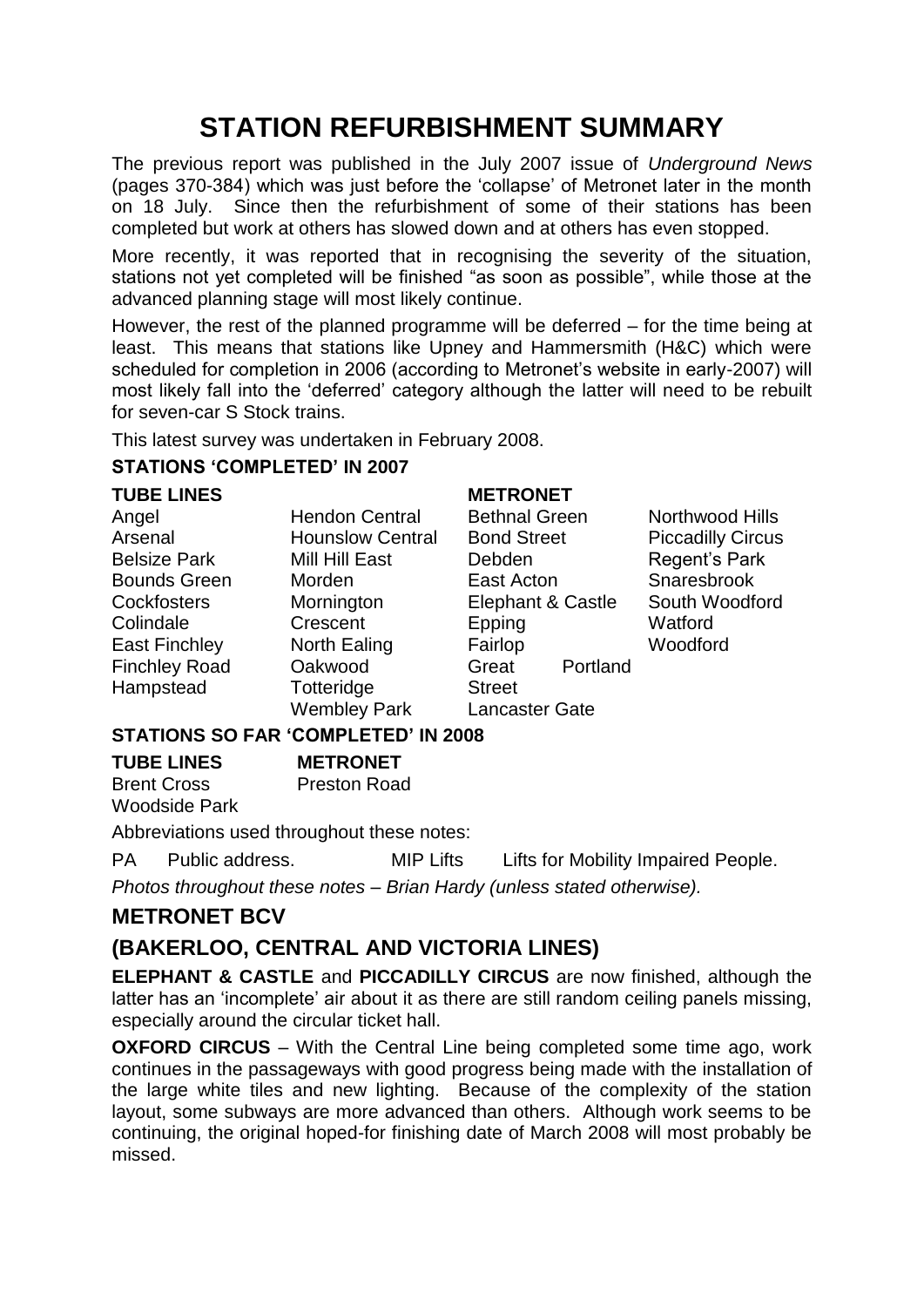Southbound Bakerloo – New public address speakers, ceiling panels (some still to be installed) and "hollow" station name roundels and tactile strips are in place. Help points are in situ (are these new ones or the existing ones?) but the new lighting has yet to be switched on.

Southbound Victoria – The platform walls have been finished in smooth cement but opposite the tunnel wall tiles have been removed but was in as "hacked off" condition, Many of the new ceiling panels have yet to be installed but the new lighting is in use. There are no tactile strips as yet. It is reported that the original tiled motifs are to be reinstated in seat recesses but the new tiles will be white instead of the former pale grey.

Northbound Bakerloo – This platform is more advanced than the southbound and must be approaching completion, being in the same style as the Central Line platforms. The trackside walls also look smart in their cream paint with black surrounds, marking out advertisement spaces.

Northbound Victoria – Here, the 1986 replacement panels have been retained because the northbound platform was substantially rebuilt following the fire in 1985. It will stay very similar apart from new PA and the necessary associated recabling. Not all of the ceiling panels have been installed and there are no tactile strips yet.



**REGENT'S PARK** – This station is now finished with the remainder of the work done after the station reopened. This included re-fitting the "heritage" wooden panelling surrounds to the upper lift landings and bottle green tiles applied to the subway walls between the street level stairs and ticket hall.

The 1906 tiling has been replicated on the main part of the station platforms but at the "extension" ends of the platforms and in the subways the finish shows a miss-match of old and new tiles because of partial spot retiling rather than complete replacement.

At street level *(left)* two new roundels have replaced the previous ones and are seen on 3 October 2007.

**MAIDA VALE** – Since the early evening closures ended at the end of September 2007, progress has been slow. However, most of the platforms have been re-tiled in "heritage" style with two-tone green borders. Just one fully lined station name bullseye was seen in position on 19 February 2007.

Looking especially smart is the northbound tunnel wall opposite the platform which has been painted pale cream and green. The new lighting on the platform is in use and tactile strips have been laid. Newly installed Help Points are currently covered over in blue canvas.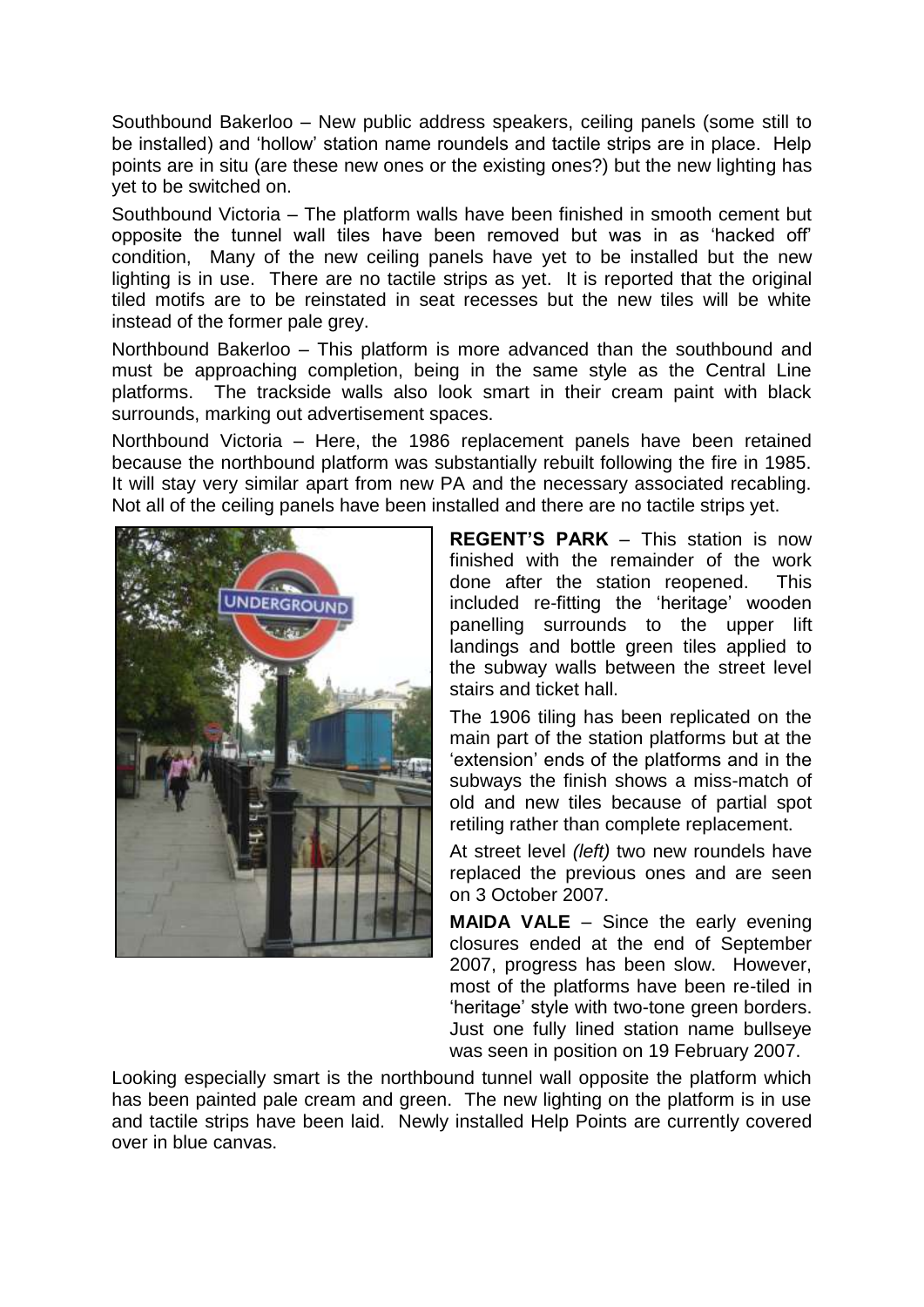In the escalator shaft new lighting has been provided but the previous PA equipment still seems to be in use. Up in the ticket hall, there remains much re-tiling to be done while at street level the mosaic UNDERGROUND signs remain. The station exterior is still shrouded in scaffolding.

**LOUGHTON** – The only outstanding issue here appears to be with the platform surface. Currently paving is being laid to replace the previous tarmac finish.

**HAINAULT** – Since the last report, much progress has been made, although there is still a lot of work to be done. It appears that the new PA and Help Points are working. New lighting is in use and the platforms each have tactile strips. Some stanchions on the island platform 2/3 are still 'boxed in'. New dot matrix train indicators have been installed but are still wrapped in plastic – the previous ones continue in use. The station entrance is now devoid of scaffolding, although tiling work continues in the ticket hall, subways and stairwells.



It is pleasing to see that the 'heritage' feature of the station name and advertisement display has been replicated *(left)*. At the far 'north' end of each platform there are still hoardings in place, primarily to do with the installation of MIP lifts. The photo *(below)* shows the partlycompleted lift tower for platform No.1 from street level.



**FAIRLOP** – Work here is at last complete, with the outstanding issue with the waiting room on the inner rail platform now apparently resolved. The waiting room was certainly available to the public on 19 February 2008.

**WANSTEAD** – Although being retiled in the original style (but certainly not with the same care as the original!), the eastbound platform facing wall, which was retiled some years ago (in cream with red stripes at the top and bottom), appears likely to be left that way, whereas the westbound platform facing wall has been retiled in the original style. The work has been suspended for several months but when it is eventually complete it will look like a job half done. The only sections of original tiling left are at the far eastern ends of both platforms with any broken tiles replaced, but again, it currently looks a bit half-hearted.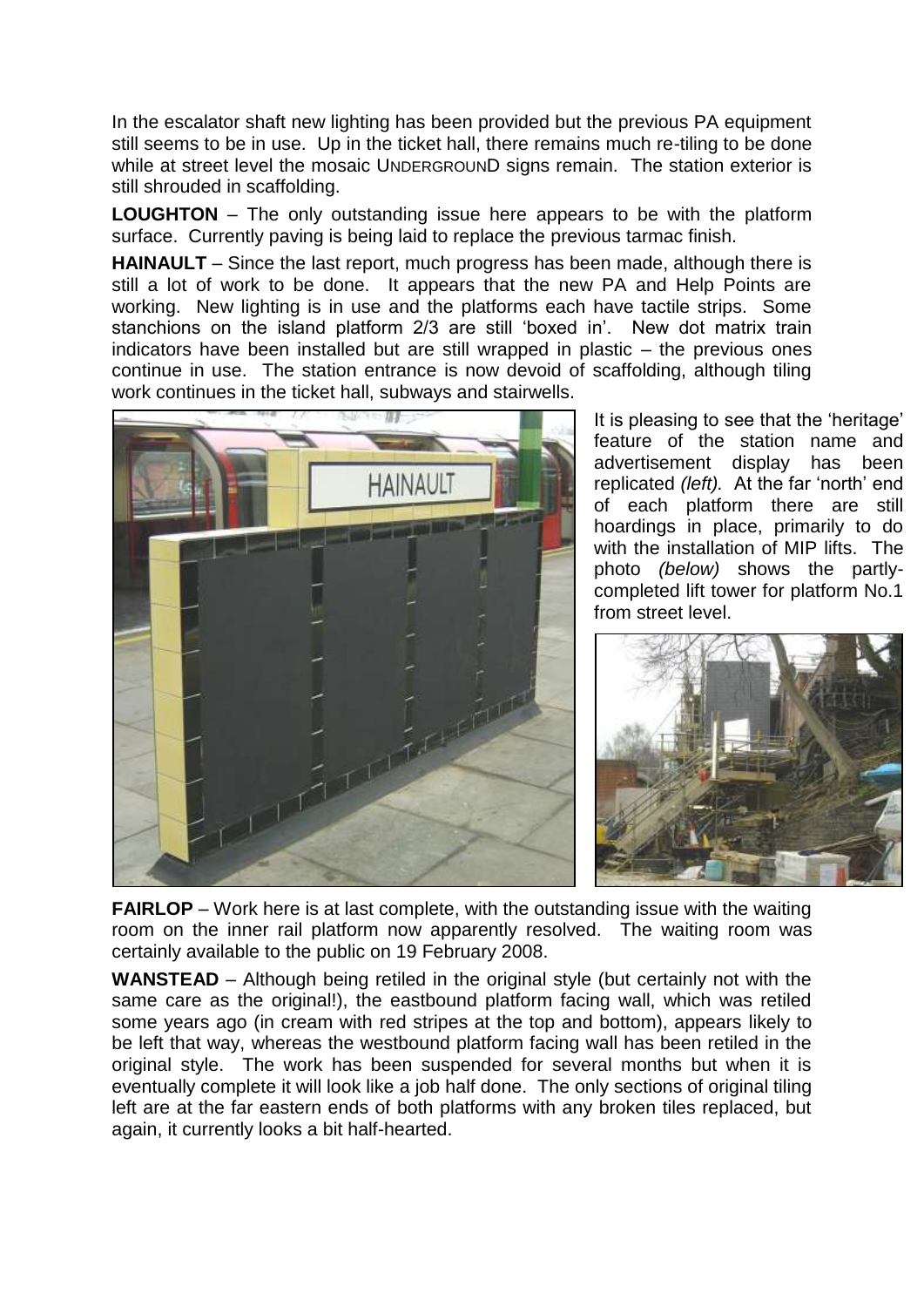

**BETHNAL GREEN** – Although now complete, the finish is a mix old and new tiling. The seating recesses have been infilled – presumably for 'security' and one platform station name bullseye *(left)* sits in a black background (why?). Some of the Stabler motif tiles are damaged originals and others poor replicas, whilst ordinary plain tiles vary in colour and are unevenly laid. The 'bullseye  $clock(s)$  have not been reinstated – in the bin, or *ebay* or being restored? The only clocks on the platforms are the digital clocks under the train indicators.

#### **Photo: Kim Rennie**

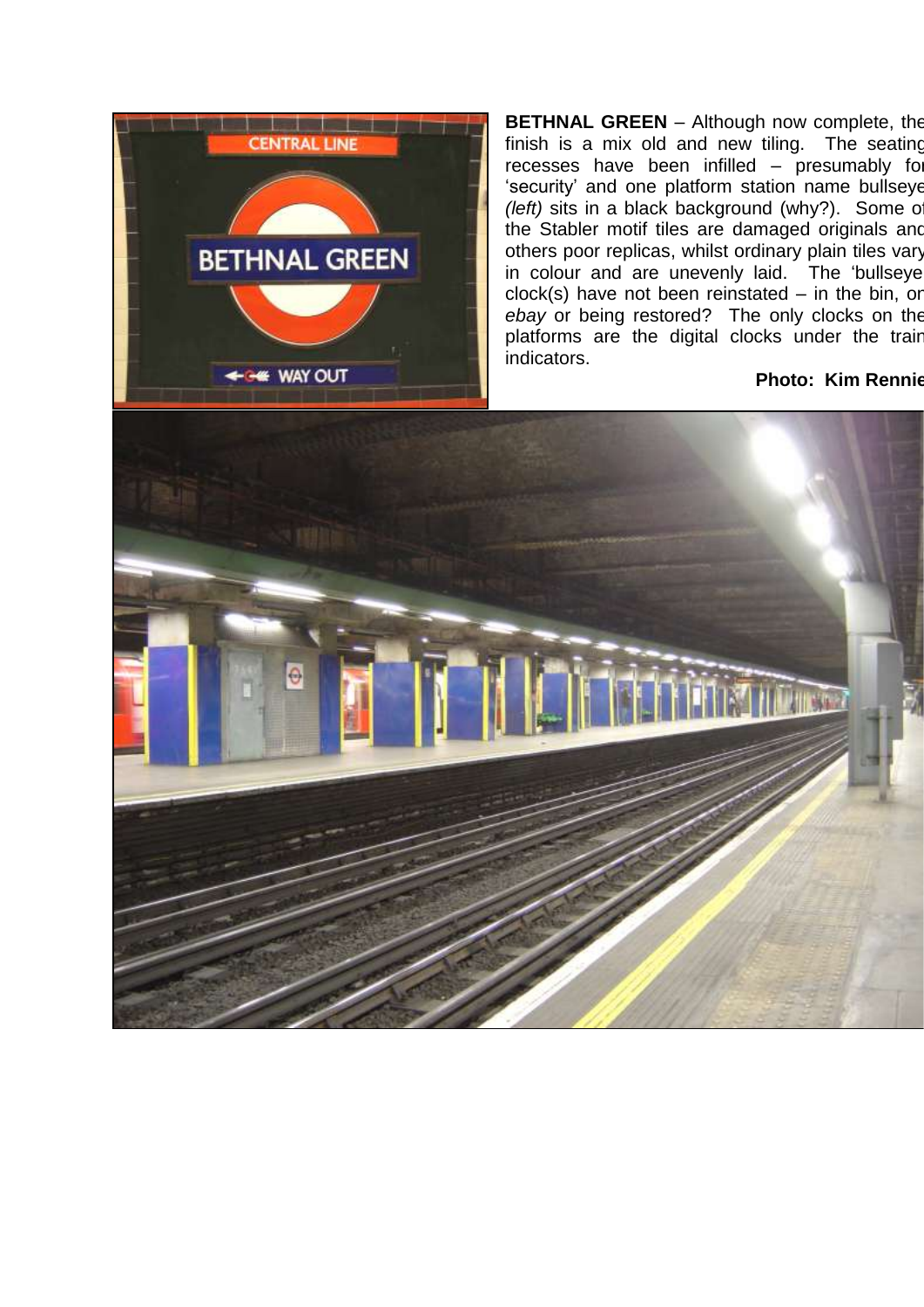

**MILE END** – By 1 September 2007, all of the platform tiling at Mile End had been stripped off with the stanchions boxed in *(above).* Large square beige tiles have started to be applied directly over the old tiling on the staircase walls although this seems at a standstill with many spaces left to fill. New lighting on all four platforms is in use. In the ticke hall, all of the false ceiling panels have been removed Work seems to have come to a halt with no changes or progress noted for some time. Note the spelling o Upminster Bridge *(left).*

Note that on the station exterior above the station name there is a "London Transport" bullseye rather than "Underground" *(below)*. These are rather rare a Underground stations and that at Queensbury on the Jubilee Line has recently been removed.



**ST. PAUL'S** – Progress here is either rather slow, or has stopped altogether. Temporary lighting is in use, the previous lighting at the top centre of the ceilings having been removed. No Help Points are in evidence yet.

**HOLBORN** – This is another station where work seems to have slowed down. On the Central Line platforms cabling work remains outstanding. New PA speakers are being installed, although the previous "tin-can-shape" speakers remain. The platform panelling installed a few years ago as part of a previous refurbishment is being retained.

On the Piccadilly Line the situation is similar, with the panelled murals being retained. New Help Points have been installed but are not yet in use. On the westbound platform tunnel wall, new advertisement spaces have been marked out but the bottom of the previous advertisement spaces remain, making the finished product look untidy and incomplete. Maybe this will be rectified? In the Piccadilly Line escalator shaft, new suspended fluorescent lighting is in use, but many ceiling panels remain outstanding to be refitted.

In the main escalator shaft (between the middle circulating area and ticket hall) much of the panelling above the escalator has been removed although new suspended fluorescent lighting is in use.

In the ticket hall the false ceiling panels have been removed and temporary lighting (in wire cages) is in use. The High Holborn passageway has received large white tiles with dark grey edging. The exterior of the station is now scaffolding and portacabin free.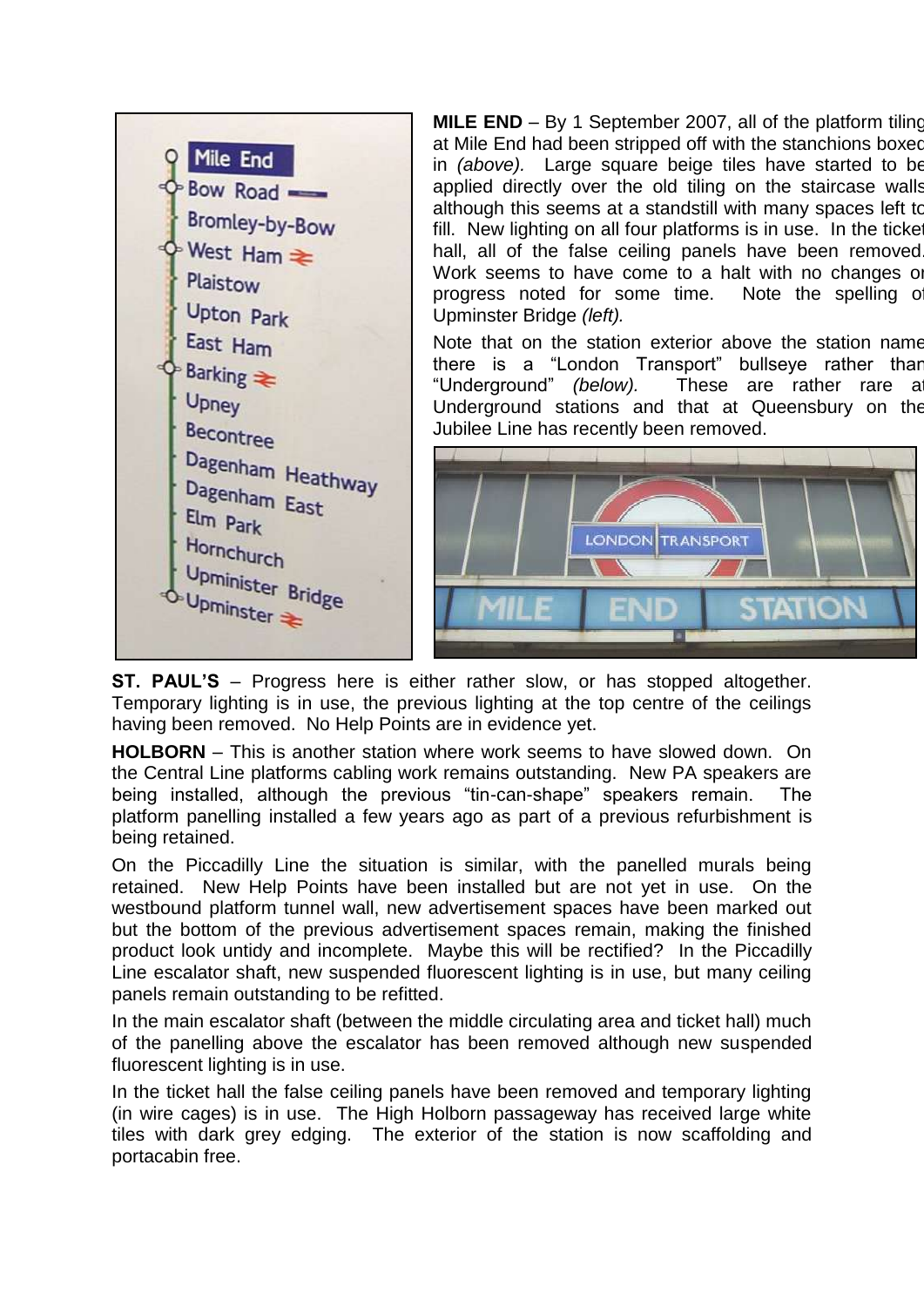**NOTTING HILL GATE** – Work is underway in reinstating the escalator shaft panelling but this is not part of a (future) general station modernisation programme. Indeed, the Central Line platforms are rather dim and dismal, even compared to some non-refurbished stations!

**SHEPHERD'S BUSH** – What was effectively a 'surprise' closure (announced just six weeks before it happened) the hoardings outside suggest a new station building at street level (below right). The original station building is seen (lower left) on 24 January 2008. The station was closed at the end of traffic on Friday 1 February 2008, but actually in the early hours of Saturday 2 February.



Since closure, most of the station name signs have been removed along with (on the eastbound) most of the adverts on the platform walls. At the east end, Herras fencing panels have been erected where the station tunnel opens out into one – but narrows!

**WHITE CITY** – The hoarding in the ticket hall at White City proclaims that the work will include "the restoration of all heritage features". One wonders if that will include the combined train "arrow" train indicators and line diagrams? Scaffolding remains around the station canopies, but the platform brickwork has been cleaned and tactile strips have been laid. No new PA, Help Points or lighting has yet appeared. In the ticket hall there is much scaffolding covering the ceiling and blue hoardings in place.

**HANGER LANE** – Although not part of a refurbishment project, work on repairing the ceiling of the subway between the ticket hall and top of the stairs leading to the platforms has been completed and all that is needed now is a good coat of paint and removal of the temporary lighting.

**PERIVALE** – Work began here around the time Metronet went into receivership and by early-September, hoardings had gone up on the platform and just west of the station. The station car park had also been closed to become a designated worksite. The current poster suggests the car park is closed until mid-June 2008.

Up at platform level the new CCTV cameras and PA speakers have been installed but remain covered in black plastic. No help points have been installed although the framework for one of them is in place in the waiting room.

It is difficult to understand what is happening to the tiles in the stairs subway. The majority look in reasonable condition, but many are marked with an "x" in one corner. Are these to be replaced or have they been already?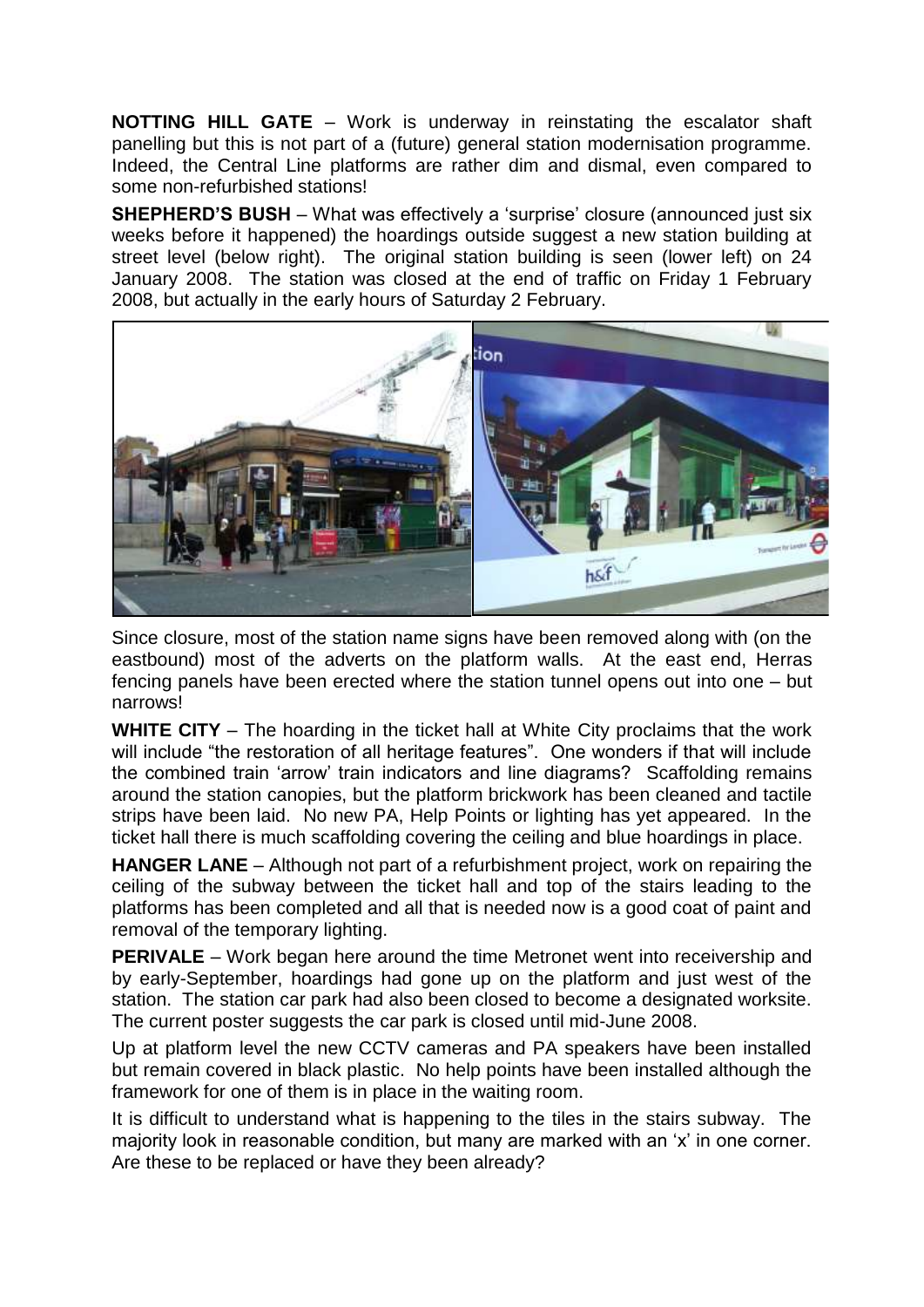Part of the station entrance is covered with scaffolding and blue hoardings.

**RUISLIP GARDENS** – The builders had arrived here by the end of June 2007 and the situation is similar to that at Perivale. Some PA speakers are covered in plastic while others are in place but not connected up. Some Help Point 'stands' are in place but those at platform level are outstanding installation. This station is one of the anomalies where the platforms are numbered opposite to the normal standard – i.e. No.2 (westbound) and No.1 (eastbound). There are, of course, others, but none at the west end of the Central or other neighbouring lines.



**BRIXTON** – The main part of the escalator shaft has received new panelling, but at the top station area little progress has been made with temporary lighting and a mix of some (old) tiling and no tiling. The lower escalator landing walls leading to the platforms is a mix of the walls being rough finish where the tiles have been removed and smooth finish where it has been cemented over. On the platforms the tiles have been removed to reveal a brick finish and the framework for future new panelling is being erected. The original lighting remains in situ.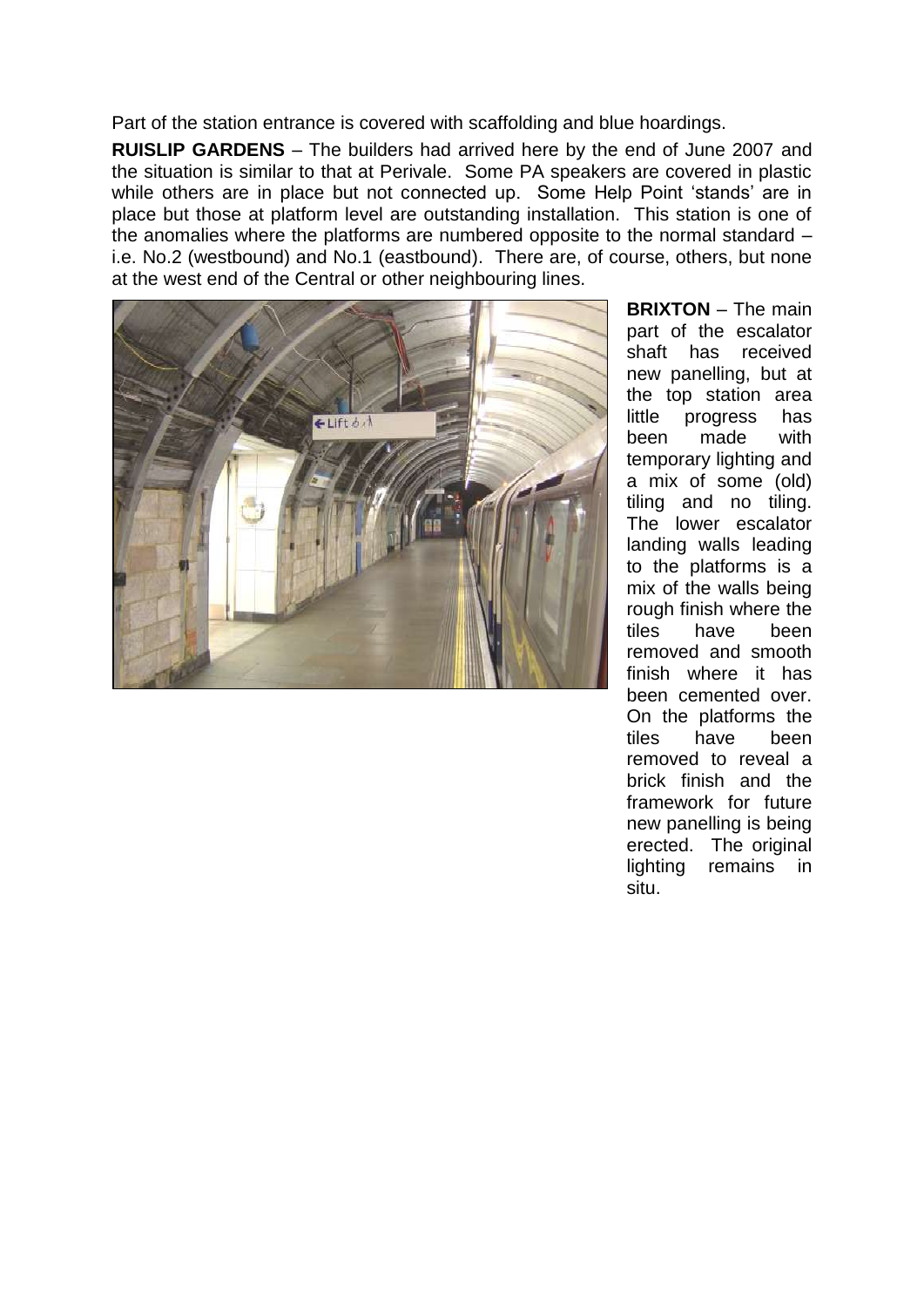

**WARREN STREET** – This appears to be one of the stations where work has slowed down or stopped. On the Northern Line platforms, the exposed cables have been secured up in wire "cages" but nothing else has been done. The passageways have been partly retiled in Leslie Green style but are by no means complete. The top of the passageway to the northbound Northern Line still awaits its tiles. By the end of September at the mid-level concourse it was noted that square grey tiles were being replaced with square beige tiles, which is still not complete. No work has yet started on the Victoria Line platforms.

The photograph *(previous page, lower)* shows the exposed cabling secured in a wire cage and also the original station name.

**VICTORIA** – The fact that some of the panelling on the Victoria Line platforms and most of the panelling in both escalator shafts has been removed is due to the "cooling the tube" project. However, work has also started in the Victoria Line ticket hall in the station upgrade (see *Underground News* No.553, pages 53-57 and No.554, page 126).

**WALTHAMSTOW CENTRAL** – Work really got underway here in the summer of 2007. Initial work saw some tiles removed at south end of northbound platform and work above frieze level began. In the ticket hall and escalator shaft and subways, the false ceiling panels were removed and wire mesh installed. Metronet blue hoardings and a compound was established outside the station on the "up" side – i.e. the non-bus station side.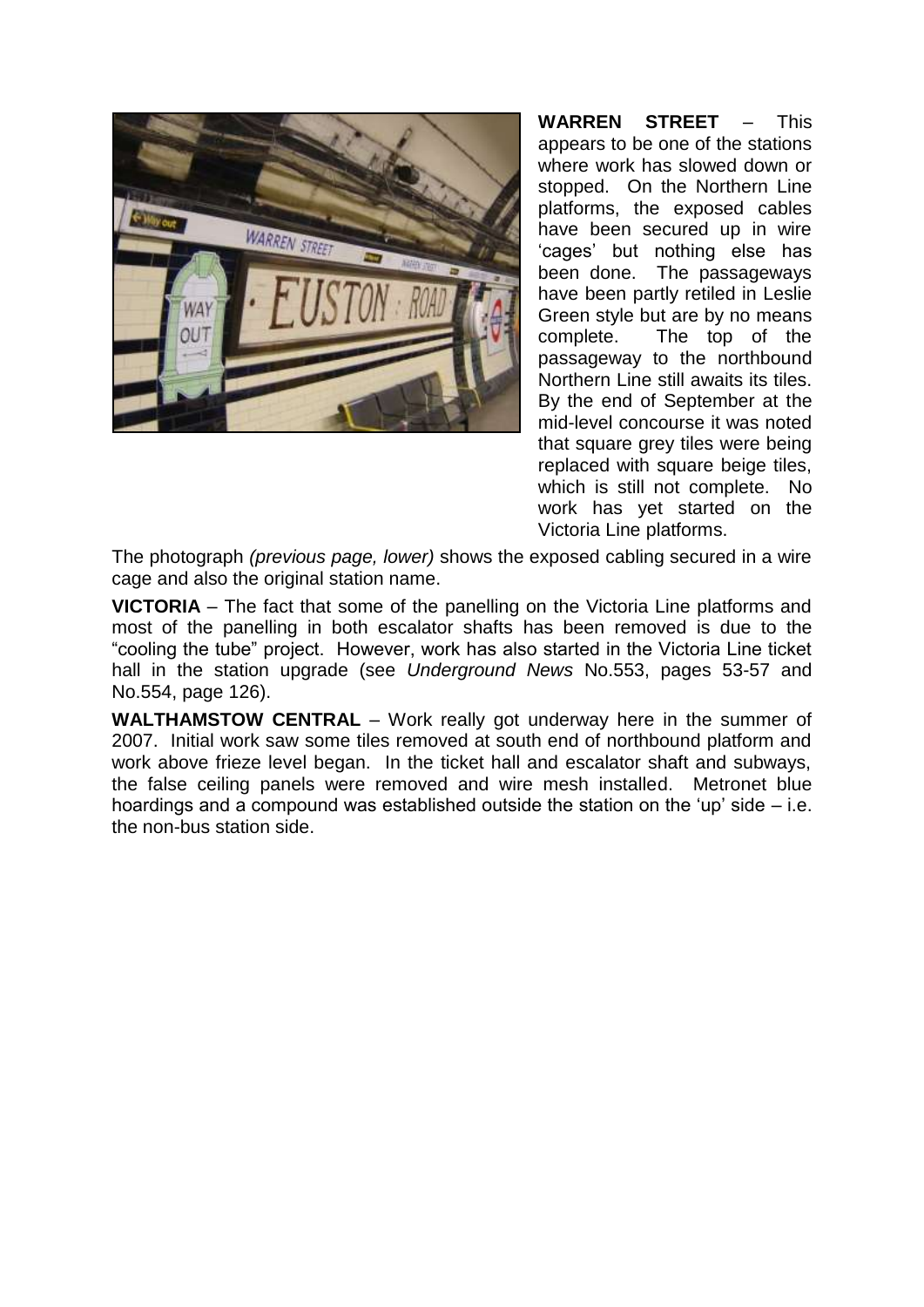

By early October, work was progressing on the tunnel connecting the ticket hall to the bus station on the other side of Selborne Road. The ticket office was bricked up for sometime. Later, that wall was replaced by the blue hoardings, forcing the access gate to be moved to the other side of the ticket barriers. The new subway, seen from the bus station, opened to the public on 19 November 2007. The new lift hasn"t been completed and is currently barriered off at the lower level and hoarded off in the bus station as seen on the left of the stairs.

Between 07.00 and 18.00 a poster advertises a "porter" service, to assist passengers with their luggage up to the bus station as the lift is not in service.

As at mid-February at the lower level, the passageway from the escalators to the platforms had been re-tiled in large white tiles, in the same style as the passageways at Oxford Circus. Also as at Oxford Circus, the tiles on the curved sections of the subways are still the same height but much narrower.

It appears that on the platforms only tiles that need replacing will be so treated. Although tactile strips have been fitted to the platform edges, the previous lighting (fluorescent tubes in an inverted "tray") remains unchanged and the tin-can-shaped PA speakers remain.

# **TUBELINES JNP (JUBILEE, NORTHERN AND PICCADILLY LINES)**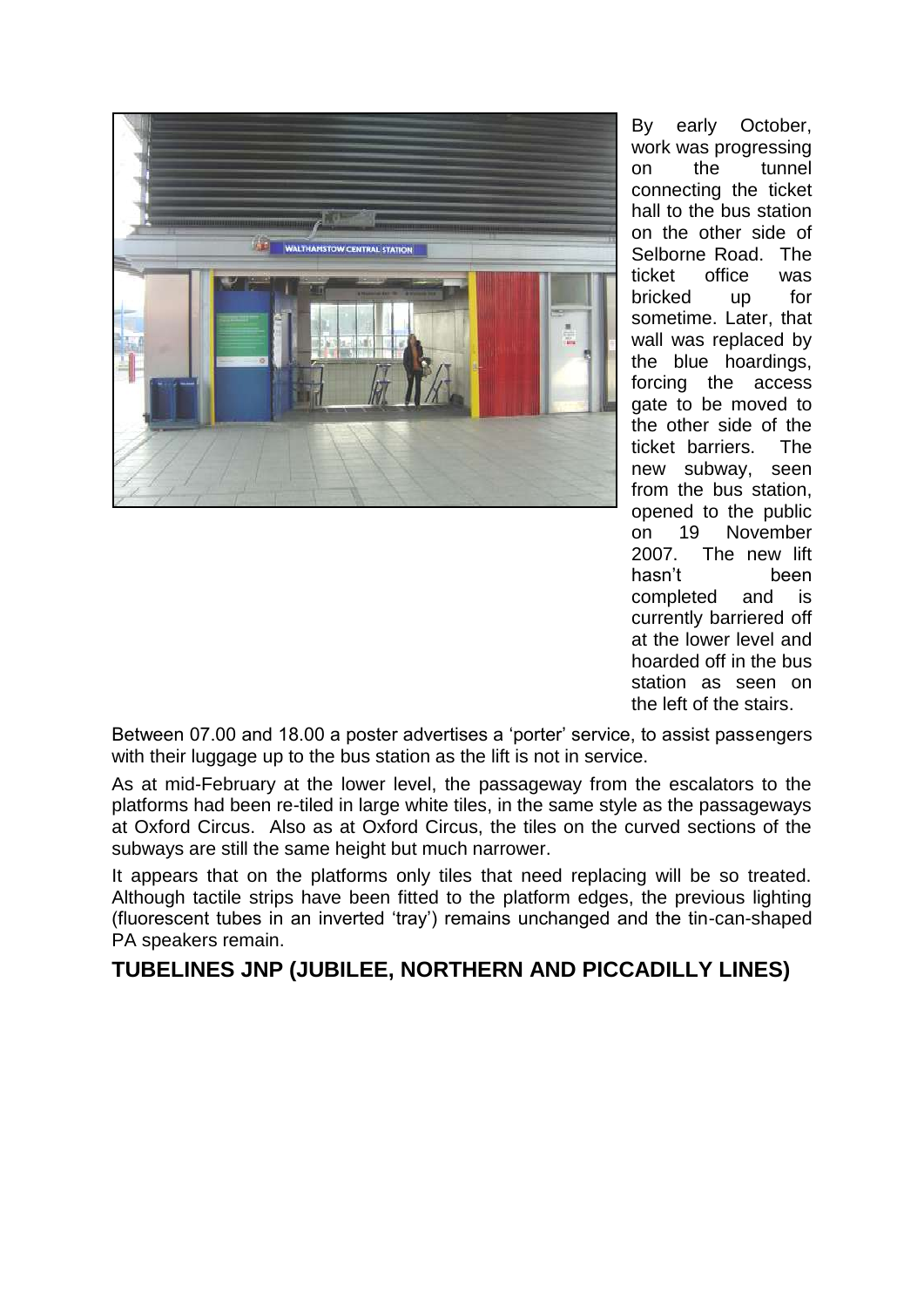

**STANMORE** – The refurbishment of the station has yet to start in earnest but work on the third platform is progressing apace. The photo *(opposite, top)* looks south from the end of the line on 22 February 2008 with what is thought to be the first (engineers) train to use the new platform. Track now continues up to the buffers and current rail is being installed. Passenger access to the third platform will be behind the buffers of the new platform and the existing platform No.1 *(left)* and for obvious reasons there is a substantial overrun.

#### **Photo opposite: Richard Griffin**



Because of the number of weekend closures of the Stanmore branch, refurbishment work has begun at **CANONS PARK**, **QUEENSBURY** and **KINGSBURY,** although this had amounted so far to a preliminary cleaning up of the advertisement site walls and (at Queensbury) the removal of the paintwork on the ceilings of the subway.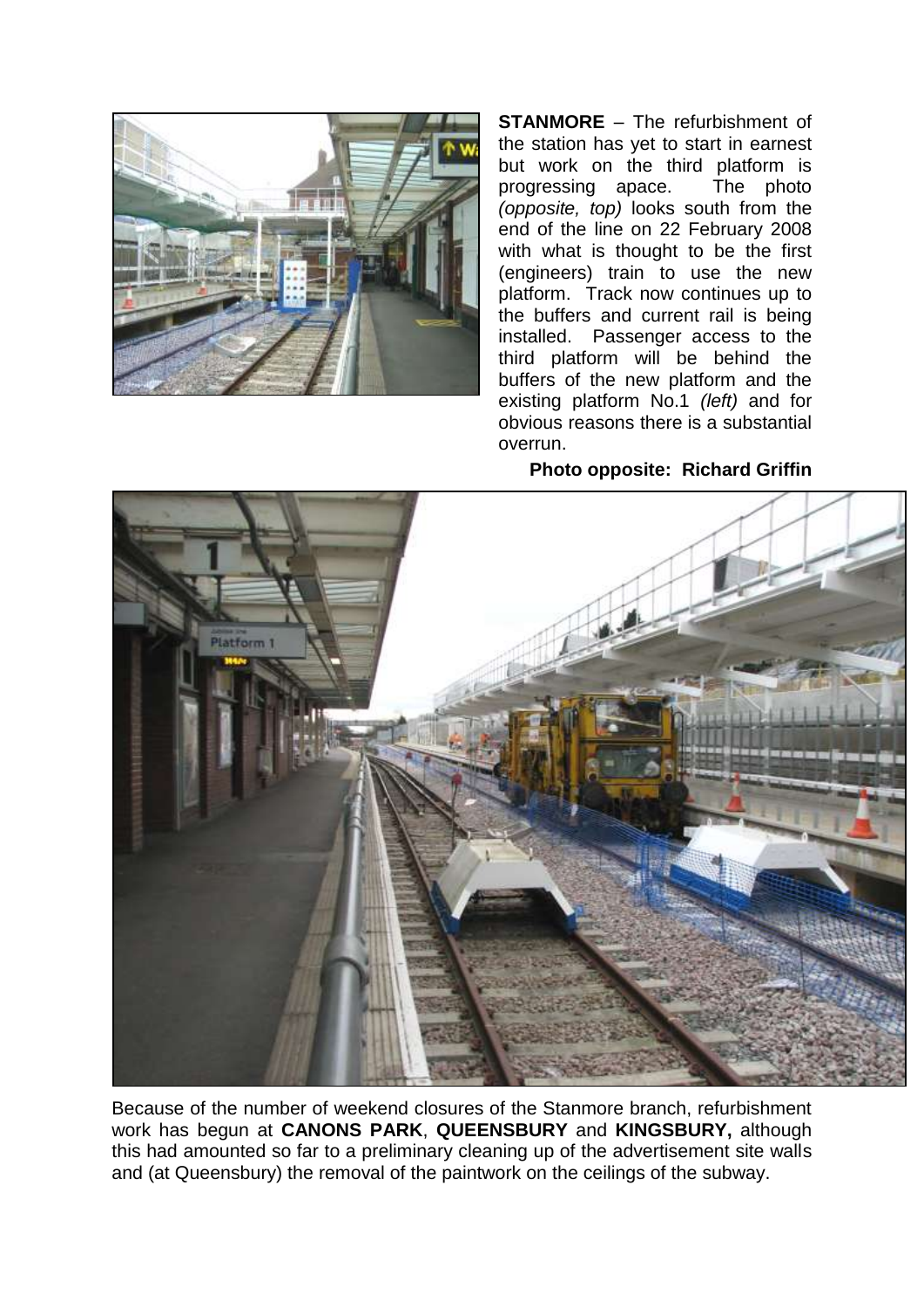**DOLLIS HILL** – Refurbishment work is at an advanced stage. The platforms are approaching completion with new PA and Help Points commissioned, cleaned brickwork, tactile strips laid and newly varnished platform seats.



A small amount of cabling remains outstanding under the canopy. Underneath the canopy there are brackets in the shape of LT roundels *(left)*. These were put up in the 1990s in the LRT-era to support hanging flower baskets that Group Station Managers were keen to introduce as part of local ambiance initiatives. However, in more recent times they seem to have fallen out of use. In the ticket hall, however, there is more to be done.

**WILLESDEN GREEN** – On the platforms new PA and Help Points have been installed, although the latter are not yet working. The ironwork under the canopies is being repainted although cabling work remains to be completed. On the northbound Metropolitan Line platform the brickwork has been cleaned. Interestingly, there are four brackets that have been repainted black for the long since removed fire buckets. Little if any work has been done to the station frontage and in the ticket hall.

**FINCHLEY ROAD** – Although this station was considered to be completed in December 2007, only the northbound Jubilee Line platform has tactile strips, that being a recent installation. The previous station lighting is unchanged.



**BRENT CROSS** – This station has been announced as completed, and to all intents and purposes the main station and platforms are. The only item outstanding is the footpath refurbishment outside the north entrance to the station which is expected to remain closed until August 2008. Note the unusual arrangement of the handrails *(left)* which form a divider between the two access stairs.

**GOLDERS GREEN** and **HENDON CENTRAL** – Hoardings are in place at both stations for the future installation of MIP lifts.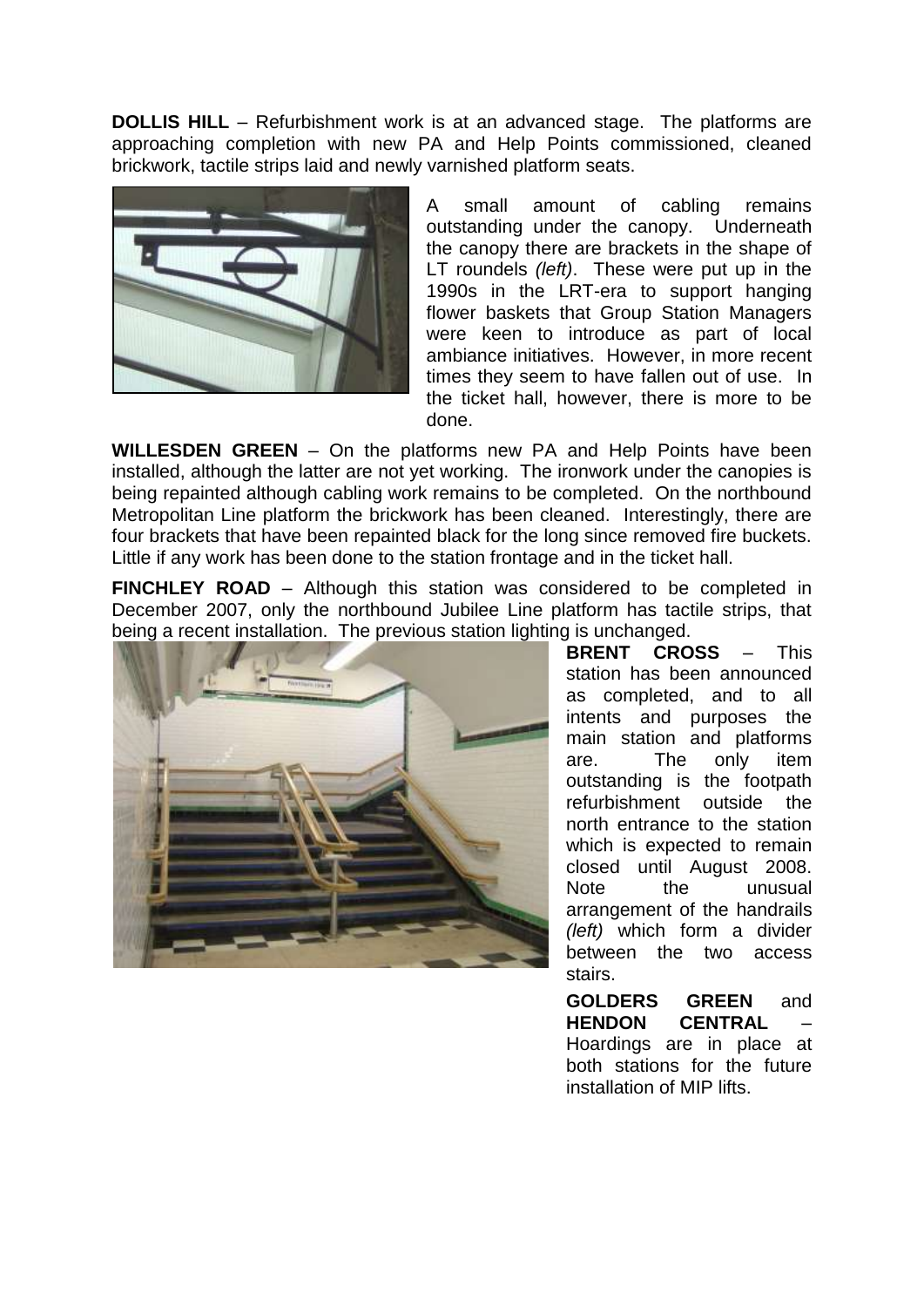

**WEST FINCHLEY** – There is nothing to report at the moment at this station, apart from the fact that tactile strips have been fitted.

**FINCHLEY CENTRAL** – The station refurbishment is almost complete, with one Help Point stand on the northbound island awaiting its proper fittings *(left).* Other work includes the installation of MIP lifts and to that end the "tower" is taking shape on the northbound platform seen to the right of the train. Work has recently begun on providing an MIP lift for southbound platform access although this is in a less advanced state.

**HIGHGATE –** The station car park closed on 28 May 2007 and work has progressed so that most of the platforms have received like-for-like 'heritage' tiling. For the time being temporary station name roundels on a white sheet have been affixed to them. The tiles at frieze level so far do not include the station name unlike their predecessors. New platform lighting is in use and the previous light fittings are being removed. The tunnel ceilings leave much to be desired but they will probably receive attention once the old lighting has been removed. The trackside walls also have the new tiling with the miniature lined station name bullseyes retained.

**CAMDEN TOWN** – It seems that the redevelopment and congestion relief at Camden Town is far off as ever because work is progressing at the existing station. At platform level cabling work is under way with the new PA speakers as yet unwrapped. New platform lighting is being installed but is not yet in use. The publicity for the work states that existing tiles are being restored and damaged ones replaced and new station lighting is promised. The platforms and subways at the south end are to remain in Leslie Green style (although a rather inaccurate imitation) whereas the 1924 subways leading to the middle of the platforms are being retiled in that era – there are thus two tile patterns on the station. The entrances to both sides of the station are surrounded in scaffolding.

**OLD STREET** – Work officially started here on 16 April 2007 and all the usual features of station refurbishment are being applied. However, the acoustic panels over the ceiling are being kept. The subway to the former GN&C platforms (First Capital Connect) are being repainted, although the work excludes the FCC part of the station.

**EUSTON** – The refurbishment of the Charing Cross branch platforms were started first which were perhaps the less complicated as the panels installed a few years ago are being retained. New PA speakers have been fitted as have new Help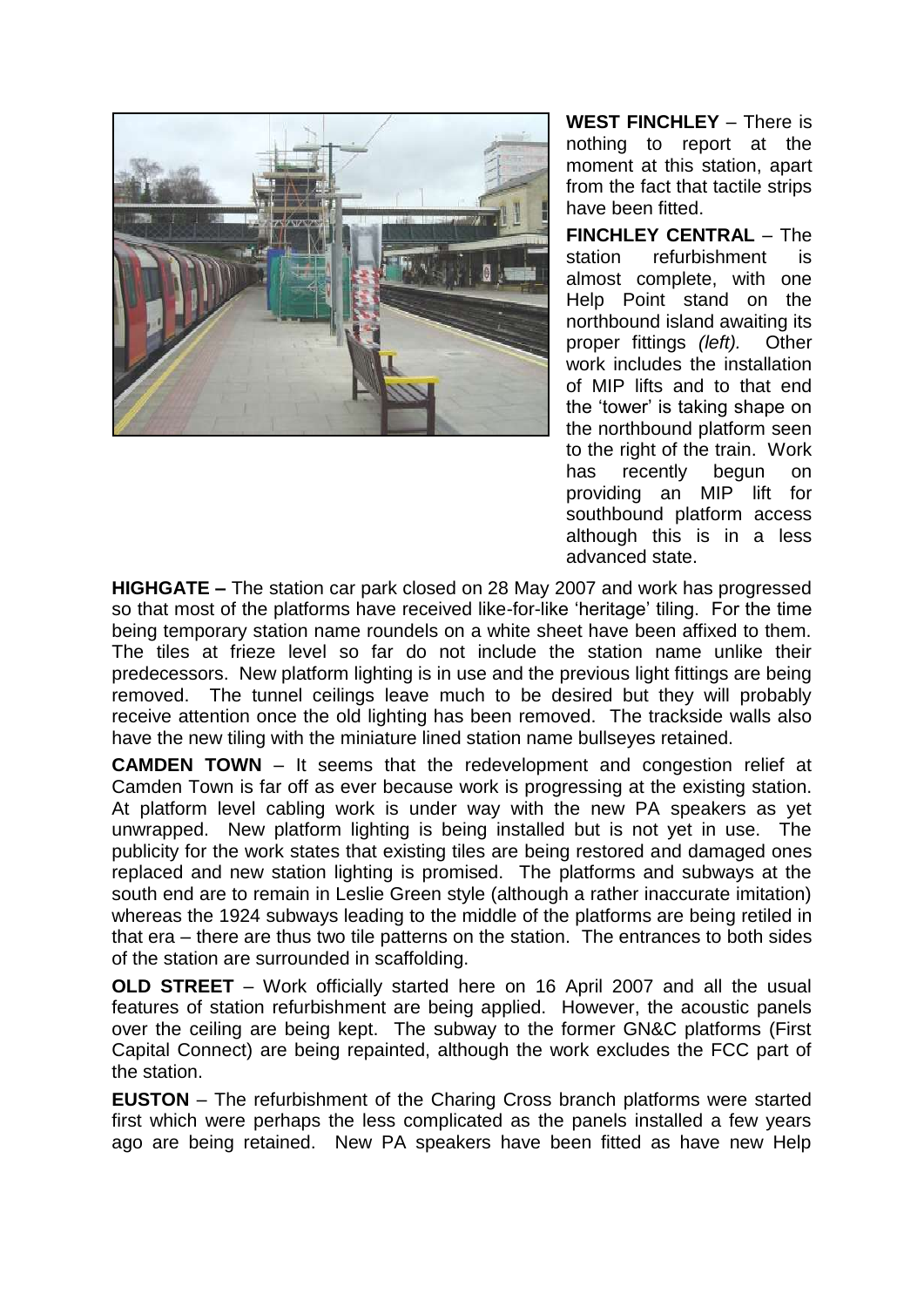Points, the latter not yet in use. A considerable number of the white enamel panels remain to be refitted.

On the northbound Victoria and Northern Line (City branch) platforms new PA speakers have been fitted but the Help Points are not in use. New lighting has been installed but is not yet in use. The illuminated station name signs, a Victoria Line "fashion", still remain in use.

A similar situation may be reported for the southbound Victoria and Northern Line (City branch) but some of the grey tiles have been removed.

In the subways there has been much like-for-like re-tiling activity.

In the LU ticket hall, the entry gateline has been moved. The gates are now much closer to the top of the descending escalators, and in two banks. The old line of gates has been replaced by glass panels. This helps reduce the conflicting passenger movements within the rather cramped ticket hall. The shop unit beside the exit gateline has been closed and is currently surrounded by hoardings. Perhaps this is being used to expand the exit gateline?

**LEICESTER SQUARE** – Refurbishment work began here in June 2007. It seems that the existing platform panelling and tile schemes will be retained on both Northern and Piccadilly Line platforms. Cabling work is progressing on all platforms and new lighting is being installed. The ticket hall is also a mass of overhead cabling with temporary lighting in use.

**SOUTHGATE** – Work officially began on 13 August 2007 and progress appears to have been swift. As at mid-February 2008 much of the new 'heritage' tiling was in place (biscuit-coloured with orange borders), Help Points and new PA installed (although to be commissioned). It seems that the existing platform lighting is being retained, in itself quite bright.

The escalator shaft ceiling has been repainted and the uplighters remain in situ. Work continues in the ticket hall and although the exterior is almost complete, scaffolding remains over the canopies.

**HOLLOWAY ROAD** – A belated refurbishment started in July 2007 – the original plan (according to the Tube Lines website) was for the station to be finished by January 2006! However, at platform level new PA and Help Points are in use and platform edges have tactile strips. The vault has been repainted white and the ironwork and cable covers on the trackside walls painted green. The existing lighting is unchanged and the existing Leslie Green tiles remain unchanged as they are in good condition.

*Despite Holloway Road being close to the new Emirates Stadium, its restricted capacity means that the station closes during forward and return traffic. The former second access, disused for many years (and probably before the Second World War)* would take a lot of work to make it available again, not only because of *reopening long-disused passageways, but because the existing lifts have doors on one side of each car only and a complete lift replacement would probably be the only option. Whether this was the reason for the delay in starting the station refurbishment is not known.* 

**GREEN PARK** – Work was scheduled to start here in late-January 2008. Apart from the usual new CCTV cameras, more Help Points, a new PA system, plus electronic information displays in the ticket hall and on all platforms there will also be new lighting installed in the ticket hall and on the Piccadilly and Victoria Line platforms,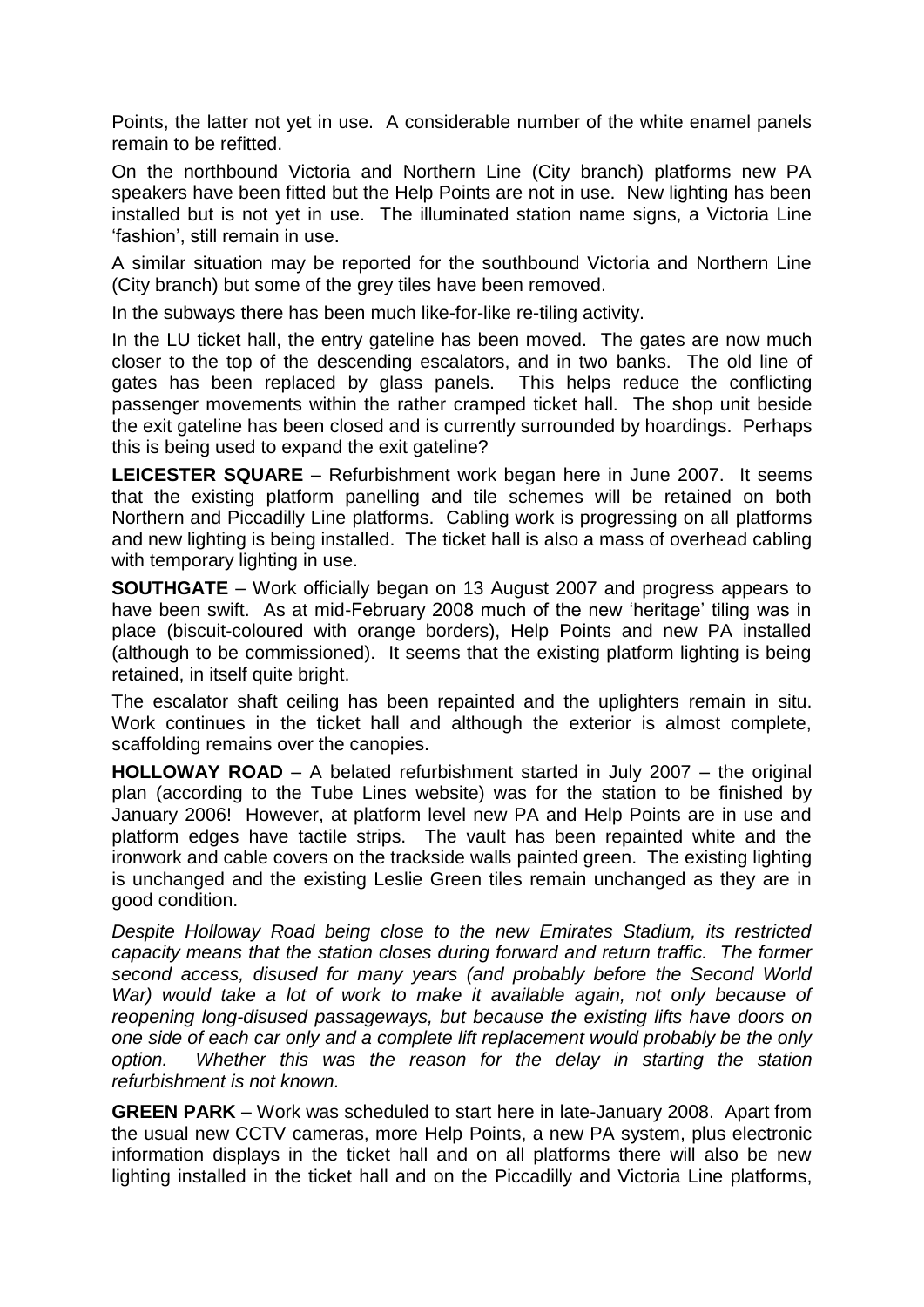along with tactile strips on platforms and stairs, plus contrasting handrails for the partially sighted. The work is expected to be completed in June 2009.

**ACTON TOWN** – Work has at last re-started here. In Metro's "Metrotravel" on Tuesday 17 July 2007 it read "Acton Town refurbishment. Work is due to start shortly …. to provide step-free access …. and a number of general refurbishments will take place". Perhaps the text should have referred to a 're-start' of refurbishment work, as this has been on-going for well over a year. The current estimate for completion in this report is late-2008, the previous estimate having been June 2007.

From 10 December 2007 the stairs at the far west end of the westbound platform were closed. They are to be "moved" approximately 20ft east of the current location and made narrower, so that an MIP lift can be inserted behind them. This will rise into the space vacated by the stairs. A similar operation is planned for the eastbound stairs, which are expected to be closed soon.

# **METRONET SSL INFRACO**

#### **(METROPOLITAN, HAMMERSMITH & CITY AND DISTRICT LINES)**

**NORTHWOOD** – The main station building at street level and the stairways are still surrounded in scaffolding. The platform level appears to be complete with new Help Points in and working. The platform lighting remains unchanged.

**PINNER** – Although much refurbishment work is complete, there still remains some work outstanding. Work seems to have slowed considerably on the installation of the MIP lifts. They were originally scheduled for October 2007 but as of 14 February 2008, they were far from ready.

**UXBRIDGE** – What has seemed to be one of the longest drawn out refurbishment projects to date, work is reported to have resumed on the station train shed roof. However, progress is slow that there is very little to report. The under-cover platform area and ticket hall is still overshadowed by scaffolding. On a more positive note, the exterior brickwork looks clean and smart having been completed before all the problems set in!

**KING'S CROSS** – Much of the work at King"s Cross goes on behind the scenes, especially with the construction of the new Northern ticket hall, which has affected the north end of the Northern Line platforms and the east end of the Piccadilly Line platforms, which necessarily look like building sites. The ceiling of the Piccadilly Line escalator shaft has been removed revealing a mix of concrete and iron tunnel segments.

On the Victoria Line platforms the original light grey tiles (of 1968) are in the process of being removed.

**CHISWICK PARK** – There is nothing of significance to note here since the previous report.

**EARL'S COURT** – Work continues on the District Line"s overall roof and the roof of the east (Earl"s Court Road) end ticket hall. At platform level, the 1908 District Railway describers on all platforms were switched off by Monday 24 December 2007 prior to their removal for refurbishment. It has been suggested that the refurbishment of the Piccadilly Line platforms might have been deferred.

**GLOUCESTER ROAD** – New train indicators have been provided on all SSL platforms although the arrow indicator is still in position and working (apart from "Ealing Broadway" – it is assumed that the bulbs have blown). The indicator on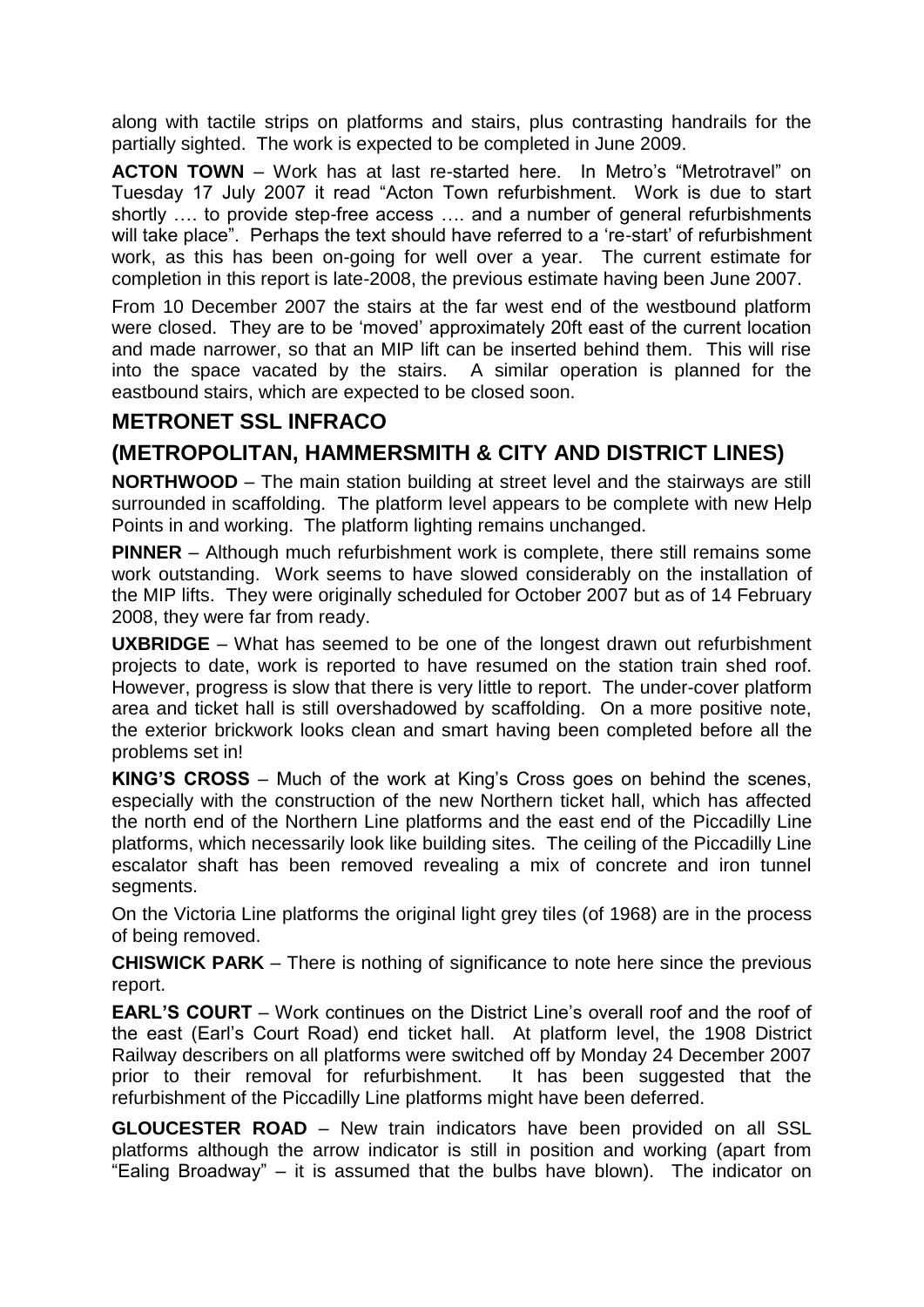platform No.2 (outer rail Circle Line) unusually displays "Circle via ….." instead of "Circle **Line** via ….".

First thoughts are that the station may have been finished but there are several false ceiling panels missing on platforms 2 and 3. The Piccadilly Line platforms give the appearance of being "make do and mend" with the existing station lighting sufficing. Outside the front of the station, the Piccadilly Line station building is still covered in scaffolding.

**TOWER HILL** – Much of the new platform tiling is in place (white with crown edges and borders), apart from frieze level and above, where the original paper friezes remain on display. Tactile strips have been installed, and new lighting, PA and Help Points are in use. Some of the new false ceiling panels have been fitted. The trackside wall on the westbound has been stripped and cemented presumably ready for repainting.

**ALDGATE EAST** – This has been one of the more "painful" stations as it was expected that this would have been the first of Metronet"s refurbished stations under the PPP process. However, that didn"t happen and the work was deferred. Once work started the heritage tiles were soon removed and the platforms remained devoid of its tiles for many months. A trial section was then done at the east end of the eastbound platform, which was also to remain unchanged for many months. Now in mid-February, work has recently commenced on the eastbound platform in applying new tiles in "heritage" style. However, only a small section has been completed so far with the walls remaining in cemented finish. The platforms have temporary lighting and cabling work is taking place in newly-installed metal troughs at ceiling level.

With the east-end entrance to the station being closed for refurbishment, on 6 August 2007 it was noted that one poster suggested reopening in "July" (2007) and another close-by stated "October 2007". Given the nature of the delays here, it wasn"t surprising to see the entrance still closed on 19 February 2008!

**BROMLEY-BY-BOW** – This is another location where progress has been painfully slow. The blue hoardings have been removed from the platforms indicating that work has been completed but there is a mix of temporary and new lighting, old and new PA speakers. Platform brickwork seems to have been cleaned up.

**ELM PARK** – Work here seems to be almost complete, with March 2008 being a fair estimate at this stage. The colour scheme here is a deep red and cream on the stanchions.

**UPMINSTER BRIDGE** – The main colour scheme at this station is a deep red without any other colour relief. Cabling work is still taking place and the new Help Points are in place but covered over. There is still one blue-hoarding compound at the west end of the platform but all other hoardings have been removed. Much remains outstanding to be done.

#### **MISCELLANEOUS WORK**

**GOLDHAWK ROAD** and **LATIMER ROAD** – The blue hoardings at both stations protecting unsafe walls remains in situ and is likely to remain so with refurbishment now in the distant future.

**EALING BROADWAY** – Work on the overall roof spanning platforms 8 and 9 at Ealing Broadway was completed by late summer 2007.